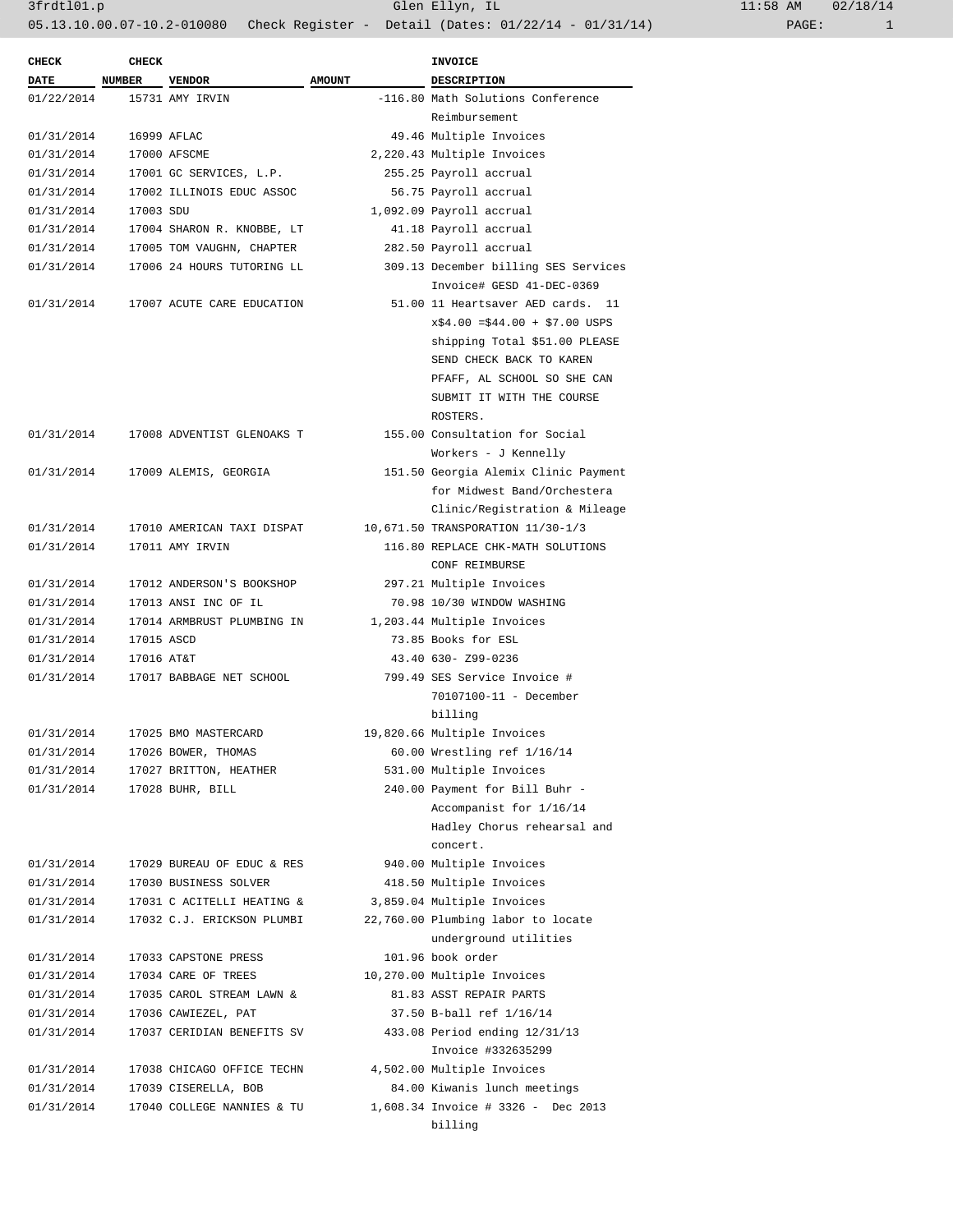3frdtl01.p Glen Ellyn, IL 11:58 AM 02/18/14

05.13.10.00.07-10.2-010080 Check Register - Detail (Dates: 01/22/14 - 01/31/14) PAGE: 2

| <b>CHECK</b> | <b>CHECK</b> |                            |               | INVOICE                                                       |
|--------------|--------------|----------------------------|---------------|---------------------------------------------------------------|
| <b>DATE</b>  | NUMBER       | <b>VENDOR</b>              | <b>AMOUNT</b> | DESCRIPTION                                                   |
| 01/31/2014   |              | 17041 COMMONWEALTH EDISON  |               | 99.45 CH ELECT 12/11-1/14                                     |
| 01/31/2014   |              | 17042 CONNECTIONS DAY SCHO |               | 3,236.40 December tuition for                                 |
|              |              | Invoice #18579             |               |                                                               |
| 01/31/2014   |              | 17043 CONSERV FS           |               | 6,055.15 Multiple Invoices                                    |
| 01/31/2014   |              | 17044 CONSORTIUM FOR EDUCT |               | 4,605.00 CEC Invoice#6318                                     |
|              |              |                            |               | Facillitation work on 11/11 &                                 |
|              |              |                            |               | $11/15$ & $11/2$ for                                          |
|              |              |                            |               | Deconstructing Standards                                      |
|              |              |                            |               | Facilitation of feedback                                      |
|              |              |                            |               | groups                                                        |
| 01/31/2014   |              | 17045 COPAS, BOB           |               | 37.50 B-ball ref 1/17/14                                      |
| 01/31/2014   |              | 17046 CORRECT ELECTRIC     |               | 13,969.75 Multiple Invoices                                   |
| 01/31/2014   |              | 17047 CROWTHER ROOF& SHEET |               | 2,820.00 REPAIRS-VARIOUS BLDGS                                |
| 01/31/2014   |              | 17048 DAILY HERALD         |               | 34.00 SUBSCRIPTION 12/28-1/24                                 |
| 01/31/2014   |              | 17049 DEMCO                |               | 478.72 Multiple Invoices                                      |
| 01/31/2014   |              | 17050 DICK BLICK           |               | 426.12 art supplies for Art 6 and                             |
|              |              |                            |               | Studio Art                                                    |
| 01/31/2014   |              | 17051 DIST #16, QUEEN BEE  |               | 150,403.52 Multiple Invoices                                  |
| 01/31/2014   |              | 17052 DIVERSIFIED OFFICE C |               | 1,778.00 DECEMBER CUSTODIAL SERV                              |
| 01/31/2014   |              | 17053 DP SYSTEMS INC       |               | 2,138.27 ASST FILTERS                                         |
| 01/31/2014   |              | 17054 DREISILKER ELECTRIC  |               | 27.70 V-BELT                                                  |
| 01/31/2014   |              | 17055 DUPAGE ROE           |               | 3,520.00 Multiple Invoices                                    |
| 01/31/2014   |              | 17056 DUPAGE SECURITY SOLU |               | 333.10 Multiple Invoices                                      |
| 01/31/2014   | 17057 EAI    |                            |               | 359.00 Supplies for Foreign Language                          |
| 01/31/2014   |              | 17058 ELIM CHRISTIAN SERVI |               | 4,314.15 December Tuition for                                 |
|              |              |                            |               | Invoice #144133                                               |
| 01/31/2014   |              | 17059 FEDERAL EXPRESS      |               | 33.07 POSTAGE                                                 |
| 01/31/2014   |              | 17060 FGM ARCHITECTS-ENGIN |               | 358,363.32 Multiple Invoices                                  |
| 01/31/2014   |              | 17061 FIRM SYSTEMS         |               | 1,347.00 Invoice #0825070-IN; Invoice                         |
|              |              |                            |               | 0832266-IN; Invoice                                           |
|              |              |                            |               | #0839538-IN - Fingerprints                                    |
| 01/31/2014   |              | 17062 FLINN SCIENTIFIC INC |               | 139.05 Metal Electrode Set                                    |
| 01/31/2014   |              | 17063 FOLLETT LIBRARY RESO |               |                                                               |
| 01/31/2014   |              |                            |               | 2,088.11 Multiple Invoices<br>125.00 Partial reimbursement to |
|              |              | 17064 FOLSOM, NICOLE       |               | Nicole Folsom for                                             |
|              |              |                            |               |                                                               |
|              |              |                            |               | 1/31/14-2/1/14 IL School<br>Psychologists Assoc Annual        |
|              |              |                            |               |                                                               |
|              |              |                            |               | Conference.                                                   |
| 01/31/2014   | 17065 FQC    |                            |               | 25,000.00 PRE-CONSTRUCTION SERVICES                           |
| 01/31/2014   |              | 17066 FRANCZEK RADELET & R |               | 13,469.12 Multiple Invoices                                   |
| 01/31/2014   |              | 17067 GIANT STEPS          |               | 22,580.22 Multiple Invoices                                   |
| 01/31/2014   |              | 17068 GLENBARD WEST BOYS V |               | 320.00 Boys 7th and 8th V-ball                                |
|              |              |                            |               | tourney                                                       |
| 01/31/2014   |              | 17069 GLENBARD ELECTRIC SU |               | 50.88 LEVITON SWITCHES                                        |
| 01/31/2014   |              | 17070 GLENOAKS THERAPEUTIC |               | 4,938.75 December Tuition for                                 |
|              |              |                            |               | Invoice #TDS-N 6136 December                                  |
|              |              |                            |               | Tuition for - Invoice                                         |
|              |              |                            |               | #TDS-S 2577                                                   |
| 01/31/2014   |              | 17071 GRAINGER INC, W W    |               | 127.17 RECEPTACLES                                            |
| 01/31/2014   |              | 17072 GURDAK, TONY         |               | 37.50 B-ball ref 1/17/14                                      |
| 01/31/2014   |              | 17073 H-O-H CHEMICALS INC  |               | 915.98 15 GALLON DRUM                                         |
| 01/31/2014   |              | 17074 HAPP BUILDERS INC    |               | 4,600.00 Removal of old "red" band                            |
|              |              |                            |               | lockers and installation of                                   |
|              |              |                            |               | new band lockers                                              |
| 01/31/2014   |              | 17075 HONEYCUT, BILL       |               | 60.00 Wrestling ref 1/16/14                                   |
| 01/31/2014   |              | 17076 HORN BOOK MAGAZINE   |               | 35.00 Horn Book subscription                                  |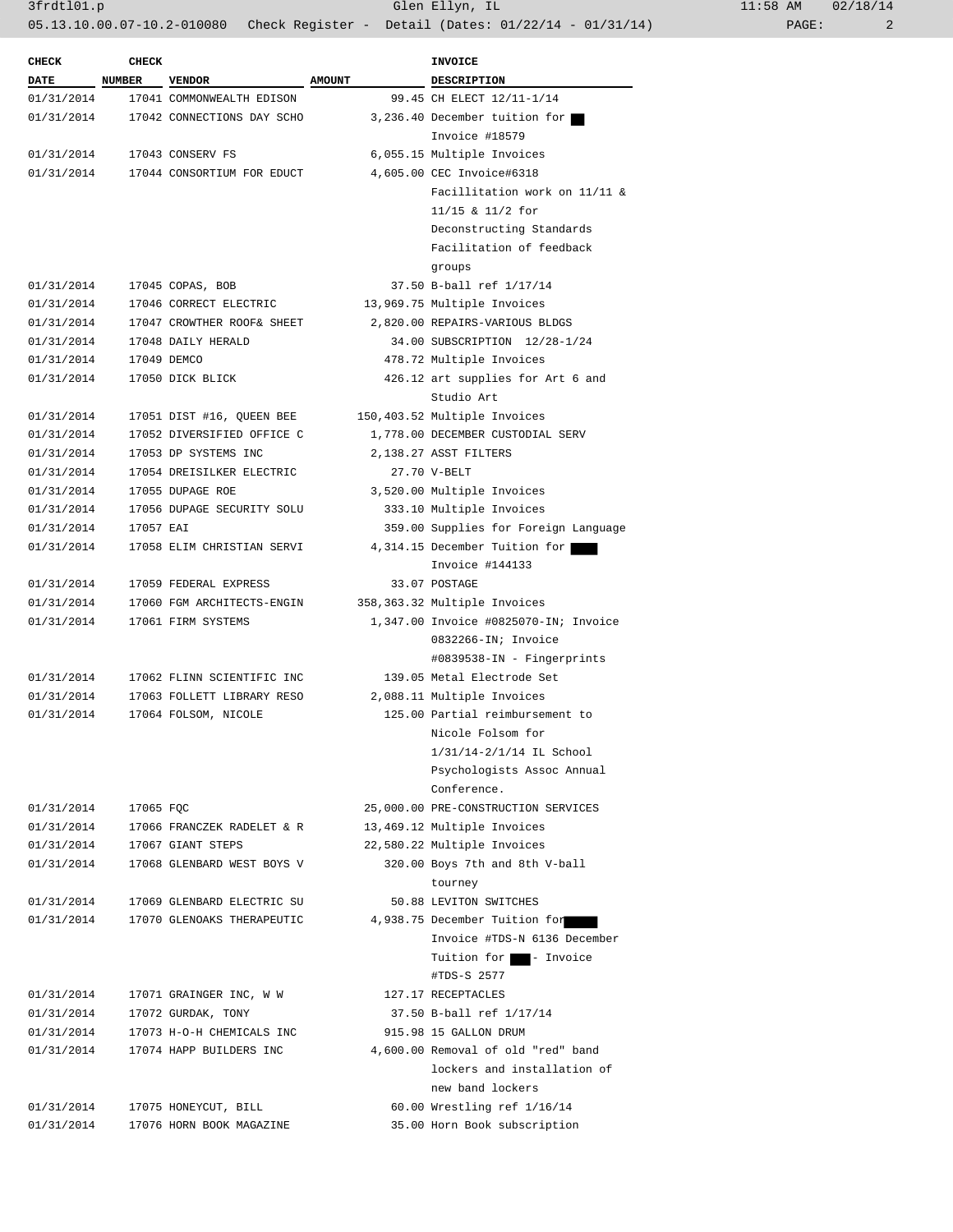3frdtl01.p Glen Ellyn, IL 11:58 AM 02/18/14

05.13.10.00.07-10.2-010080 Check Register - Detail (Dates: 01/22/14 - 01/31/14) PAGE: 3

| <b>CHECK</b> | <b>CHECK</b>  |                            |               | <b>INVOICE</b>                                     |
|--------------|---------------|----------------------------|---------------|----------------------------------------------------|
| DATE         | <b>NUMBER</b> | <b>VENDOR</b>              | <b>AMOUNT</b> | <b>DESCRIPTION</b>                                 |
|              |               |                            |               | renewal, 6 issues                                  |
| 01/31/2014   |               | 17077 HOUGHTON MIFFLING RE |               | 378.57 Curriculum materials for MIP                |
|              |               |                            |               | Nardella @ BF Storytown                            |
|              |               |                            |               | Teacher Guides                                     |
| 01/31/2014   |               | 17078 ICE MOUNTAIN SPRING  |               | 432.69 Multiple Invoices                           |
| 01/31/2014   |               | 17079 IDEAS UNLIMITED SEMI |               | 766.00 Four Ben Franklin staff                     |
|              |               |                            |               | members attendance at                              |
|              |               |                            |               | conference held on December                        |
|              |               |                            |               | 10, 2013.                                          |
| 01/31/2014   |               | 17080 ILLINOIS ASSN OF SCH |               | 275.00 SB 7 Performance Rankings                   |
|              |               |                            |               | File tool (Annual                                  |
|              |               |                            |               | License-FY2014) Please make                        |
|              |               |                            |               | checks payable to IASA, 2648                       |
|              |               |                            |               | Beechler Ct., Springfield, IL                      |
|              |               |                            |               | 62703-7305                                         |
| 01/31/2014   |               | 17081 ILLINOIS CENTRAL SCH |               | 65,163.26 DEC TRANSPORTATION                       |
| 01/31/2014   |               | 17082 ILLINOIS STATE UNIVE |               | 407.00 Multiple Invoices                           |
| 01/31/2014   |               | 17083 JANSCO               |               | 229.56 Invoice #542898                             |
| 01/31/2014   |               | 17084 JOSTENS              |               | 6,450.00 YEARBOOKS DEPOSIT 2013-2014<br>PAYMENT #2 |
| 01/31/2014   |               | 17085 JOYLABZ LLC          |               | 509.95 Makey Makey's - under my ROE                |
|              |               |                            |               | Grant purchases                                    |
|              |               |                            |               | http://www.makeymakey.com/                         |
| 01/31/2014   |               | 17086 JUST RITE ACOUSTICS  |               | 3,860.00 Re-install sound panels that              |
|              |               |                            |               | were removed to install the                        |
|              |               |                            |               | new projection screens at CH                       |
|              |               |                            |               | and BF. new panels will need                       |
|              |               |                            |               | to be made for BF.                                 |
|              |               |                            |               |                                                    |
| 01/31/2014   |               | 17087 KELLY SERVICES       |               | 2,292.78 Multiple Invoices                         |
| 01/31/2014   |               | 17088 KRANZ                |               | 276.05 TOWELS                                      |
| 01/31/2014   |               | 17089 LAW, JENNIFER        |               | 17.85 REIMBURSE MILEAGE DEC                        |
| 01/31/2014   |               | 17090 LEN'S ACE HARDWARE   |               | 1,493.98 2 SNOWBLOWERS                             |
| 01/31/2014   |               | 17091 LITTLE FRIENDS INC   |               | 9,200.10 Multiple Invoices                         |
| 01/31/2014   |               | 17092 LUPE LLOYD & ASSOCIA |               | 3,000.00 Dual Language Staff                       |
|              |               |                            |               | Development                                        |
| 01/31/2014   |               | 17093 LUSCOMBE MUSIC       |               | 24.99 Pink Panther PA/CD Henry                     |
|              |               |                            |               | Mancini/Jay Althouse. Alfred                       |
|              |               |                            |               | Pub. JWPepper order #                              |
|              |               |                            |               | 10047573 Michele will pick                         |
|              |               |                            |               | up in store                                        |
| 01/31/2014   |               | 17094 MACNEAL SCHOOL       |               | 1,538.70 December Tuition for                      |
|              |               |                            |               | Invoice #12585                                     |
| 01/31/2014   |               | 17095 MAKE MUSIC INC       |               | 684.95 Finale Software for Hadley                  |
|              |               |                            |               | Music Department                                   |
| 01/31/2014   |               | 17096 MARENEM INC          |               | 99.00 Secret Stories                               |
|              |               |                            |               | 'Classroom-Teacher Kit'                            |
| 01/31/2014   |               | 17097 MAROUS & COMPANY     |               | 2,200.00 Appriasal Report                          |
| 01/31/2014   |               | 17098 MARQUARDT SCHOOL DIS |               | 55,719.69 Multiple Invoices                        |
| 01/31/2014   |               | 17099 MENARDS              |               | 432.17 Multiple Invoices                           |
| 01/31/2014   |               | 17101 METRO PROFESSIONAL P |               | 11,435.34 Multiple Invoices                        |
| 01/31/2014   |               | 17102 MONOPRICE COM        |               | 17.58 1.5ft USB 2.0 A Male to Micro                |
|              |               |                            |               | 5pin Male 28/24AWG Cable w/                        |
|              |               |                            |               | Ferrite Core (Gold Plated) -                       |
|              |               |                            |               |                                                    |
|              |               |                            |               | WHITE 3ft 24AWG CL2 High                           |
|              |               |                            |               | Speed HDMI(R) Cable w/ Net                         |
|              |               |                            |               | Jacket - White Premium USB to                      |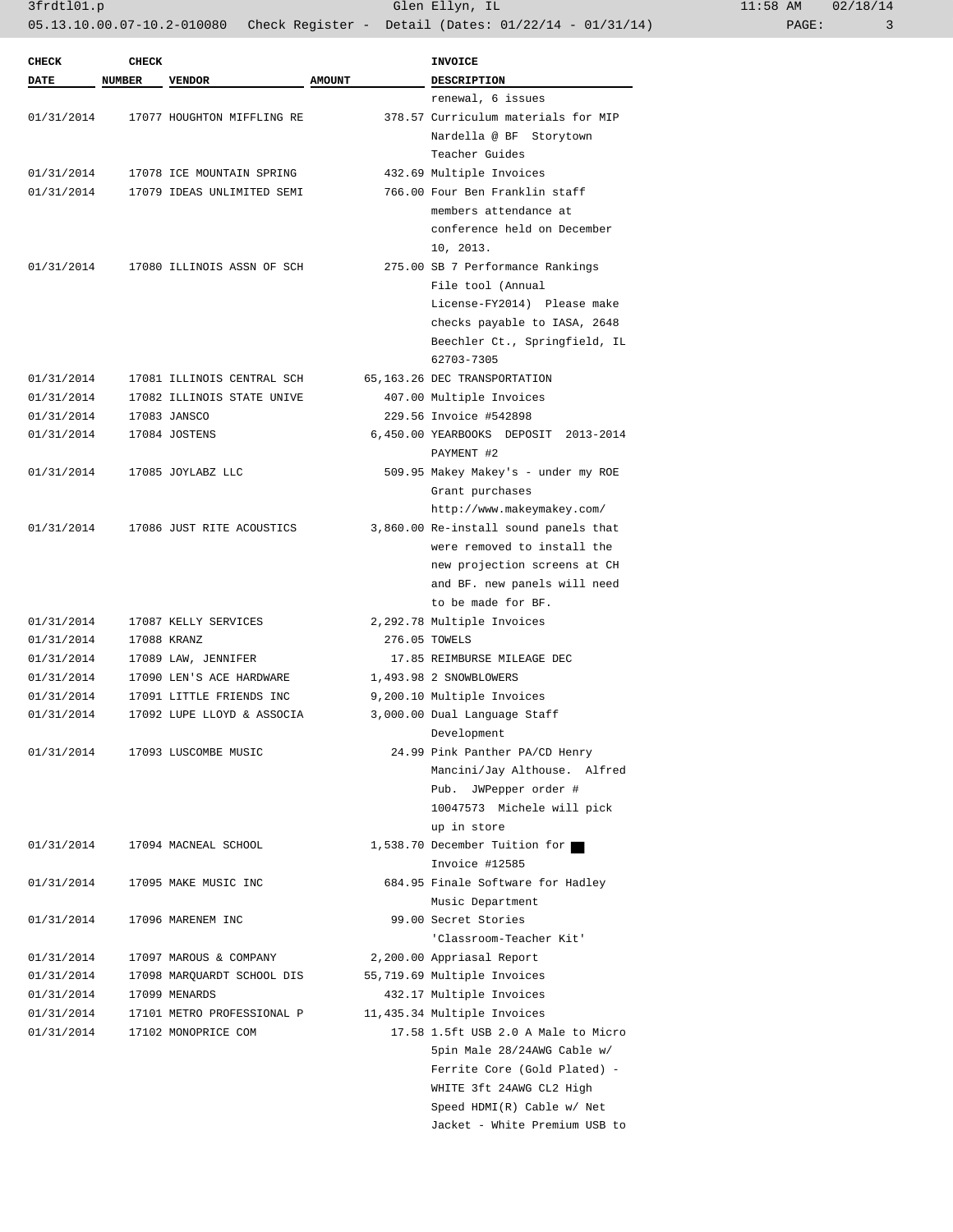| CHECK       | <b>CHECK</b>  |                            |               | <b>INVOICE</b>                       |
|-------------|---------------|----------------------------|---------------|--------------------------------------|
| <b>DATE</b> | <b>NUMBER</b> | <b>VENDOR</b>              | <b>AMOUNT</b> | <b>DESCRIPTION</b>                   |
|             |               |                            |               | Micro USB Charge & Sync Cable        |
|             |               |                            |               | 3ft- White                           |
| 01/31/2014  |               | 17103 MUSIC & ARTS CENTER  |               | 320.00 Multiple Invoices             |
| 01/31/2014  |               | 17104 NAPERVILLE CENTRAL H |               | 560.00 Multiple Invoices             |
| 01/31/2014  |               | 17105 NAPERVILLE CENTRAL H |               | 325.00 2/28 Du Page Valley Math Conf |
|             |               |                            |               | 13 registrations for Math            |
|             |               |                            |               | Dept & Christy Thiese (SPED)         |
| 01/31/2014  |               | 17106 NORTHERN ILLINOIS GA |               | 3,893.66 Multiple Invoices           |
| 01/31/2014  |               | 17107 NORTHERN ILLINOIS GA |               | 2,121.83 Multiple Invoices           |
| 01/31/2014  |               | 17108 NORTHERN ILLINOIS UN |               | 1,000.00 Invoice #140121ps -         |
|             |               |                            |               | Professional Development,            |
|             |               |                            |               | four 50-minute sessions on           |
|             |               |                            |               | integrating engineering into         |
|             |               |                            |               | the elementary and middle            |
|             |               |                            |               | school classroon on January          |
|             |               |                            |               | 21, 2014 Institute Day.              |
| 01/31/2014  |               | 17109 OFFICE DEPOT         |               | 1,911.64 Multiple Invoices           |
| 01/31/2014  |               | 17112 OLIVE GROVE LANDSCAP |               | 19,525.00 Multiple Invoices          |
| 01/31/2014  |               | 17113 ORKIN LLC            |               | 487.00 Multiple Invoices             |
| 01/31/2014  |               | 17114 PACHS II             |               | 256.50 Invoice #150324 -             |
|             |               |                            |               |                                      |
|             |               |                            |               |                                      |
|             |               |                            |               |                                      |
| 01/31/2014  |               | 17115 PALADIUM ENTERPRISES |               | 30,030.00 Multiple Invoices          |
| 01/31/2014  |               | 17116 PATTEN INDUSTRIES #7 |               | 1,399.00 Multiple Invoices           |
| 01/31/2014  |               | 17117 PEARSON EDUCATION    |               | 8,644.26 GIFTED MATH 2013/2014       |
| 01/31/2014  |               | 17118 PUETZ, LINDA         |               | 50.51 REIMBURSE MILEAGE OCT - DEC    |
|             |               |                            |               | 2013                                 |
| 01/31/2014  |               | 17119 READ NATURALLY       |               | 2,760.96 Read Live Licenses for      |
|             |               |                            |               | 2013/2014 Invoice #Q112553 -         |
|             |               |                            |               | Please see attached quote            |
| 01/31/2014  |               | 17120 ROBBINS SCHWARTZ NIC |               | 25.00 Registration for LAURIE        |
|             |               |                            |               | CAMPBELL - Illinois Pension          |
|             |               |                            |               | Reform Breakfast Briefing            |
|             |               |                            |               | 2/7/14                               |
| 01/31/2014  |               | 17121 ROSCOE CO            |               | 417.87 Multiple Invoices             |
| 01/31/2014  |               | 17122 SAM'S CLUB           |               | 808.22 Multiple Invoices             |
| 01/31/2014  |               | 17123 SCHOOL NURSE SUPPLY  |               | 492.20 health office supplies        |
| 01/31/2014  |               | 17124 SCHOOL SPECIALTY     |               | 1,240.54 Multiple Invoices           |
| 01/31/2014  |               | 17125 SCHOOL SAFETY SOLUTI |               | 5,007.22 Multiple Invoices           |
| 01/31/2014  |               | 17126 SCHOOLMASTERS SAFETY |               | 134.33 Safety Cones                  |
| 01/31/2014  |               | 17127 SEAL OF ILLINOIS     |               | 6,081.30 December Tuition for        |
|             |               |                            |               | Invoice #4484                        |
|             |               |                            |               | 4,238.00 Replacement VoIP Switch for |
| 01/31/2014  |               | 17128 SENTINEL TECHNOLOGIE |               |                                      |
|             |               |                            |               | Forest Glen                          |
| 01/31/2014  |               | 17129 SEPTRAN INC          |               | 43, 412.25 Multiple Invoices         |
| 01/31/2014  |               | 17130 SIMPLEX GRINNELL     |               | 798.03 HD SERV CALL                  |
| 01/31/2014  |               | 17131 SLEIN, PAT           |               | 37.50 B-ball ref 1/16/14             |
| 01/31/2014  |               | 17132 SOARING EAGLE ACADEM |               | 25,265.40 Multiple Invoices          |
| 01/31/2014  |               | 17133 SOLIANT HEALTH       |               | 7,038.00 Multiple Invoices           |
| 01/31/2014  |               | 17134 SPARKFUN ELECTRONICS |               | 113.20 Order for my ROE Grant        |
|             |               |                            |               | Vendor Info SparkFun                 |
|             |               |                            |               | Electronics 6175 Longbow             |
|             |               |                            |               | Drive Boulder, CO 80301              |
|             |               |                            |               | Submit your Purchase Order           |

document (and your SparkFun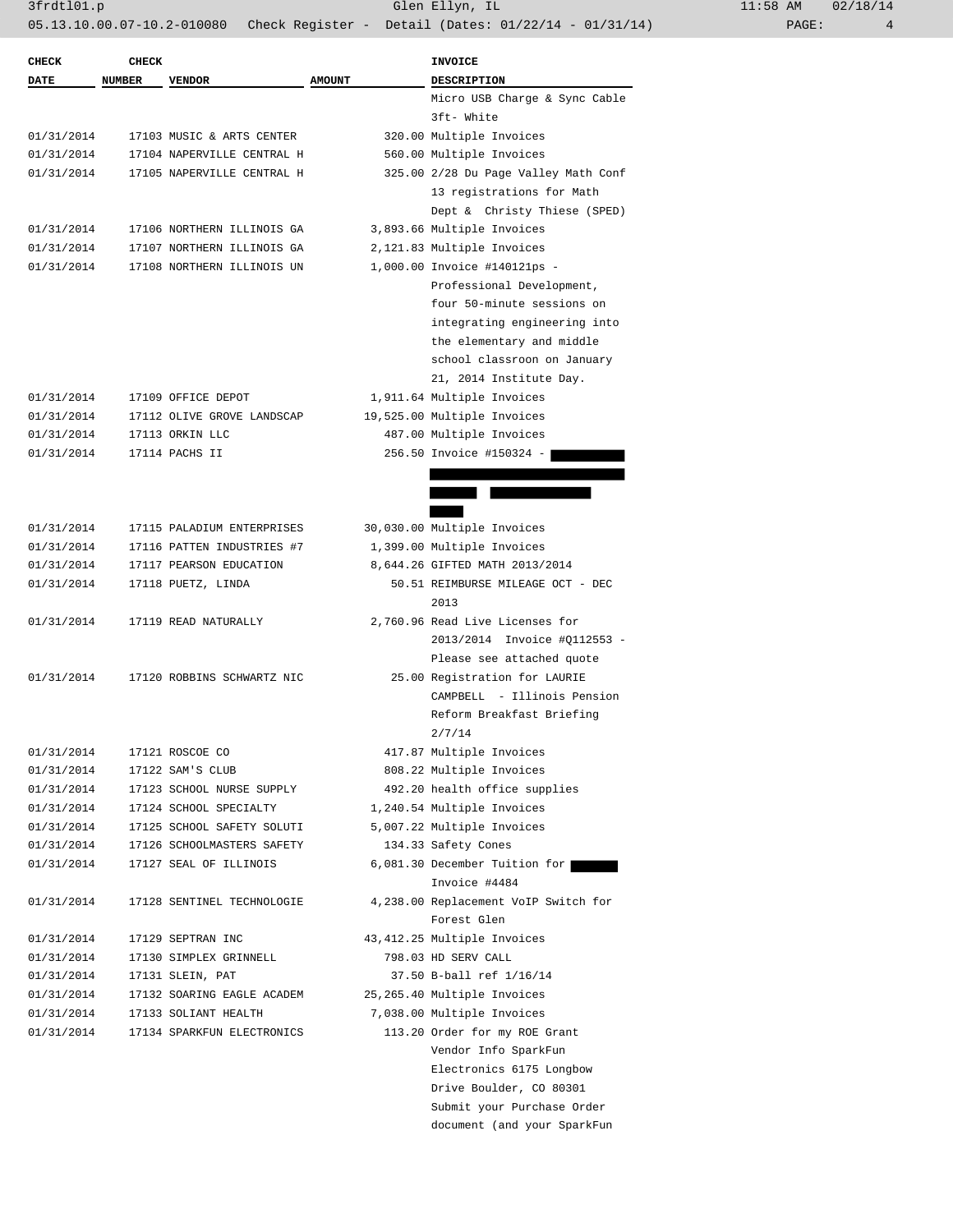| 11:58 AM |       | 02/18/14 |
|----------|-------|----------|
|          | PAGE: |          |

| <b>CHECK</b> | <b>CHECK</b>                   |                                           |               | <b>INVOICE</b>                             |
|--------------|--------------------------------|-------------------------------------------|---------------|--------------------------------------------|
| <b>DATE</b>  | <b>NUMBER</b>                  | <b>VENDOR</b>                             | <b>AMOUNT</b> | <b>DESCRIPTION</b>                         |
|              |                                |                                           |               | Order Number if applicable):               |
|              |                                |                                           |               | $email -$                                  |
|              |                                |                                           |               | customerservice@sparkfun.com               |
|              |                                |                                           |               | $\text{fax} - 303 - 443 - 0048$            |
|              |                                |                                           |               | www.sparkfun.com                           |
| 01/31/2014   |                                | 17136 STAPLES ADVANTAGE                   |               | 954.54 Multiple Invoices                   |
| 01/31/2014   |                                | 17137 STREAMWOOD BEHAVIORA                |               | 240.00 Hospital/Homebound Tutor for        |
|              |                                |                                           |               | Hadley student                             |
| 01/31/2014   |                                | 17138 SUBURBAN LAW ENFORCE                |               | 25.00 Registration for Jennifer            |
|              |                                |                                           |               | Prosser for the Criminal                   |
|              |                                |                                           |               | History Record Information                 |
|              |                                |                                           |               | Training Symposium for                     |
|              |                                |                                           |               | Non-Criminal Justice Users to              |
|              |                                |                                           |               | be held on Monday, April                   |
|              |                                |                                           |               | 14,2014 at COD, Room 2000.                 |
|              |                                |                                           |               | Please mail Registration form              |
|              |                                |                                           |               | with check.                                |
| 01/31/2014   |                                | 17139 SWATEK, LAURIE                      |               | 185.40 Reimbursement for classroom         |
|              |                                |                                           |               | Supplies - Laurie Swatek                   |
| 01/31/2014   |                                | 17140 SWEETWATER                          |               | 35.00 Guitar Hangers & Strings             |
| 01/31/2014   |                                | 17141 UNISOURCE GREAT LAKE                |               | 3,772.80 Multiple Invoices                 |
| 01/31/2014   |                                | 17142 UNITED ANALYTICAL SE                |               | 935.00 Asbestos inspection and             |
|              |                                |                                           |               | testing for Lincoln school,                |
|              |                                |                                           |               | pre construction to locate                 |
|              |                                |                                           |               | areas that may be affected by              |
|              |                                |                                           |               | the new construction                       |
| 01/31/2014   |                                | 17143 VILLA PARK ELECTRIC                 |               | 250.00 U-BEND                              |
| 01/31/2014   |                                | 17144 WAREHOUSE DIRECT                    |               | 566.68 SCRUBBER                            |
| 01/31/2014   |                                | 17145 WASTE MANAGEMENT WES                |               | 714.69 DEC HD ROLLOFF                      |
| 01/31/2014   |                                | 17146 WILSON LANGUAGE TRAI                |               | 623.16 Assessment Materials for J          |
|              |                                |                                           |               | DiSilvestro - Forest Glen                  |
|              |                                |                                           |               | Resource Teacher                           |
| 01/31/2014   |                                | 17147 WORLD BOOK EDUC PROD                |               | 1,701.60 World Book Annual                 |
|              |                                |                                           |               | Subscription Renewal                       |
| 01/31/2014   |                                | 17148 XEROX CORP                          |               | 4,236.97 Multiple Invoices                 |
|              |                                | 01/28/2014 201300477 EDUCATIONAL BENEFIT  |               | 420, 173.09 February 2014 Insurance        |
|              |                                | 01/28/2014 201300478 RELIANCE STANDARD LI |               | 332.10 LTD 2/1/14 to 2/28/14               |
|              |                                | 01/28/2014 201300479 UNUM LIFE INSURANCE  |               | 2,401.40 2/1-2/28/14 Voluntary             |
|              |                                |                                           |               | long-term disability                       |
|              |                                |                                           |               | insurance premiums                         |
|              | 01/28/2014 201300480 US BANK   |                                           |               | 1,615,000.00 Series #2004 gen obligation   |
|              |                                |                                           |               | refunding school bonds                     |
|              |                                |                                           |               | Account No. 2079_1                         |
|              | 01/28/2014 201300481 US BANK   |                                           |               | 1,065,000.00 General Obligation Cab Series |
|              |                                |                                           |               | 1998 Account No. 2871_1                    |
|              |                                | 01/31/2014 201300482 GLEN ELLYN EDUCATION |               | 10,256.82 Payroll accrual                  |
|              |                                | 01/15/2014 201300483 ILL MUNICIPAL RETIRE |               | 63,186.03 Multiple Invoices                |
|              |                                | 01/31/2014 201300484 ILLINOIS DEPT OF REV |               | 48,603.94 Multiple Invoices                |
|              |                                | 01/31/2014 201300485 INTERNAL REV SERVICE |               | 187,290.59 Multiple Invoices               |
|              | 01/31/2014 201300486 T H I S   |                                           |               | 16,360.75 Multiple Invoices                |
|              |                                | 01/31/2014 201300487 TEACHERS RETIREMENT  |               | 99,550.91 Multiple Invoices                |
|              |                                | 01/31/2014 201300488 CPI QUALIFIED PLAN C |               | 33,861.60 Multiple Invoices                |
|              | 01/31/2014 201300489 WAGEWORKS |                                           |               | 5,276.79 Multiple Invoices                 |
|              | 01/31/2014 201300499 T H I S   |                                           |               | 6,982.54 THIS Fund remittance              |
|              |                                |                                           |               | Reference #00700                           |
|              |                                | 01/31/2014 201300500 ILL MUNICIPAL RETIRE |               | -99.84 Multiple Invoices                   |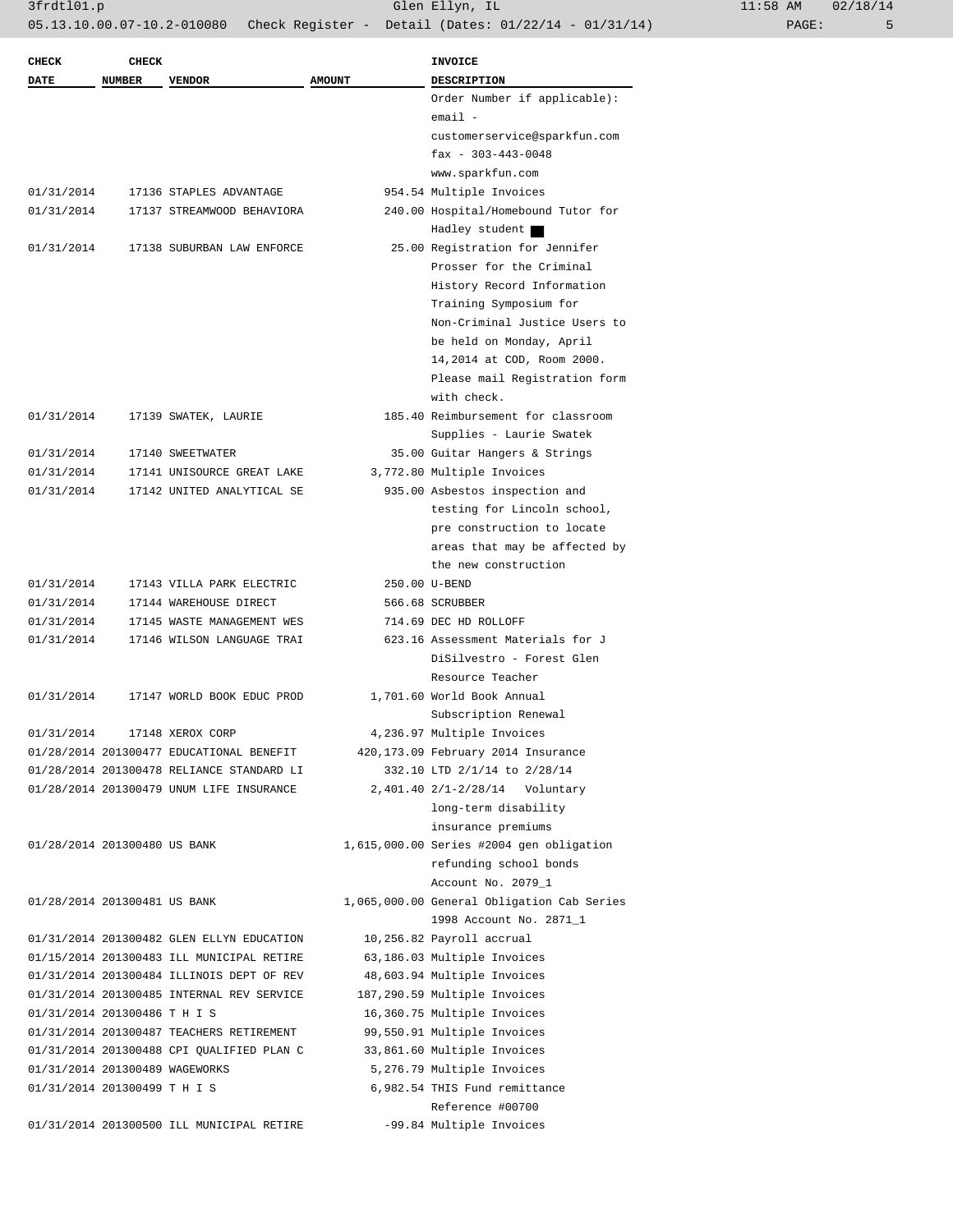| CHECK       | CHECK         |                                           |        | INVOICE                 |
|-------------|---------------|-------------------------------------------|--------|-------------------------|
| <b>DATE</b> | <b>NUMBER</b> | <b>VENDOR</b>                             | AMOUNT | <b>DESCRIPTION</b>      |
|             |               | 01/31/2014 201300501 INTERNAL REV SERVICE |        | -6.76 Multiple Invoices |
|             |               | 01/31/2014 201300517 ILLINOIS EDUC ASSOC  |        | -56.75 Payroll accrual  |

Totals for checks 4,636,091.75